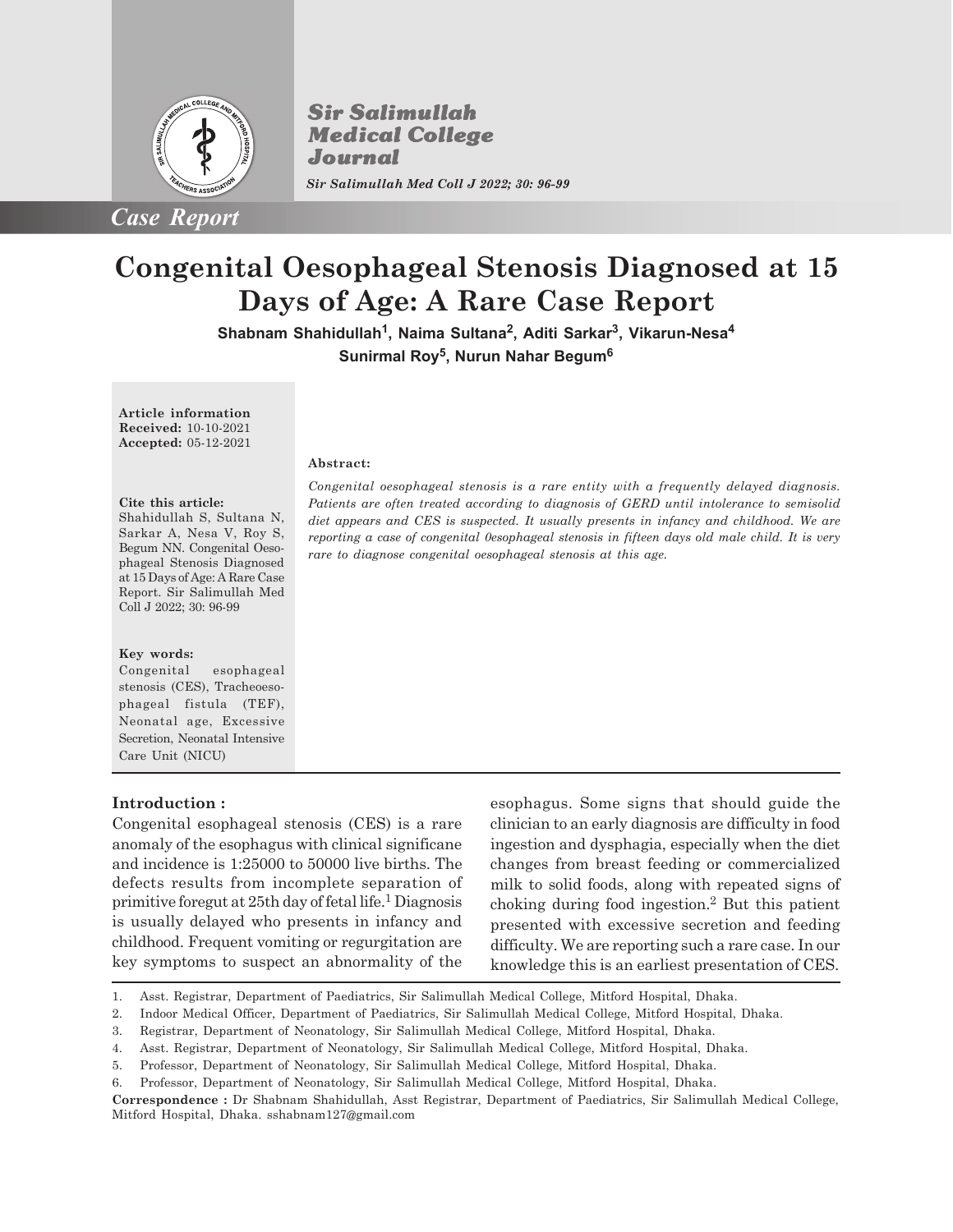## **Case Report :**

A 3 days old male preterm (35 weeks of gestation) baby delivered by LUCS due to placenta previa presented at 72 hours of age to NICU of Mitford Hospital with excessive secretion from mouth and unable to feed since birth. Baby cried immediately after birth. Physical Examination revealed weight 2400 gram, vitals are within normal limit except tachypnoea (respiratory rate -66 breaths/min). Air entry was poor on both lung field. Reflex activity was good and there was no apparent congenital anomaly. Our initial diagnosis was Preterm (35weeks) low birth weight (2400gm) early onset neonatal sepsis (EONS) with suspected Tracheoesophageal Fistula (TEF).



**Fig.-1 :** *A 3 days old new born having oesophageal atresia*

As a part of physical examination nasogastric (NG) tube was introduced. During procedure physician found some difficulties NG tube was passed in some extent. Baby was initially managed with nothing per oral, broad spectrum antibiotics, high flow oxygen supplementation, and other supportive therapy.

At that time some investigations were done and found and septic screening negative and serum Electrolytes were within normal limit. X-ray chest with NG tube in situ reveals no coiling of NG tube.

After three days, secretion from mouth and oxygen demand were reduced than before. But two days later patient again developed excessive secretion per mouth and respiratory distress in the form of tachypnoea .Treatment was given accordingly with fourth generation antibiotics and other supportive therapy. At that time diagnostic dilemma had been arisen. Then Upper GIT contrast X-ray was done that revealed – contrast medium has outlined the upper part of the oesophagus up to the level of D-4 with rounded lower part and proximal dilatation and diagnosed as oesophageal stenosis. The baby was then referred to Paediatric surgery Department for surgical purpose. But during routine check-up, he became covid positive and was treated accordingly.



**Fig.-2 :** *Upper GIT contrast x-ray showing proximal dilatation of the oesophagus*

# **Case Discussion:**

Oesophageal atresia is the most common oesophageal malformation in newborn. These patients can be diagnosed in a prenatal period, at delivery or in a postnatal period by the responsible physicians.<sup>3</sup> It was first described by Thomas Gibson in 1697. In case of oesophageal atresia (OA), oesophageal lumen is found to be interrupted, resulting in upper and lower segment<sup>4</sup>. Most of the patients (92%) usually have a trachea oesophageal fistula (TEF) and only 4% of patients with (TEF) do not have any OA.<sup>5</sup> This occurs only in  $1/2500$  to  $1/4500$  live births.<sup>6,7</sup> There is an alteration in the migration of lateral folds or growth arrests at the time of evagination. In most cases, TEF occurs due to incomplete separation of posterior oesophagus and trachea which occurs between third to sixth weeks of gestation.<sup>8</sup>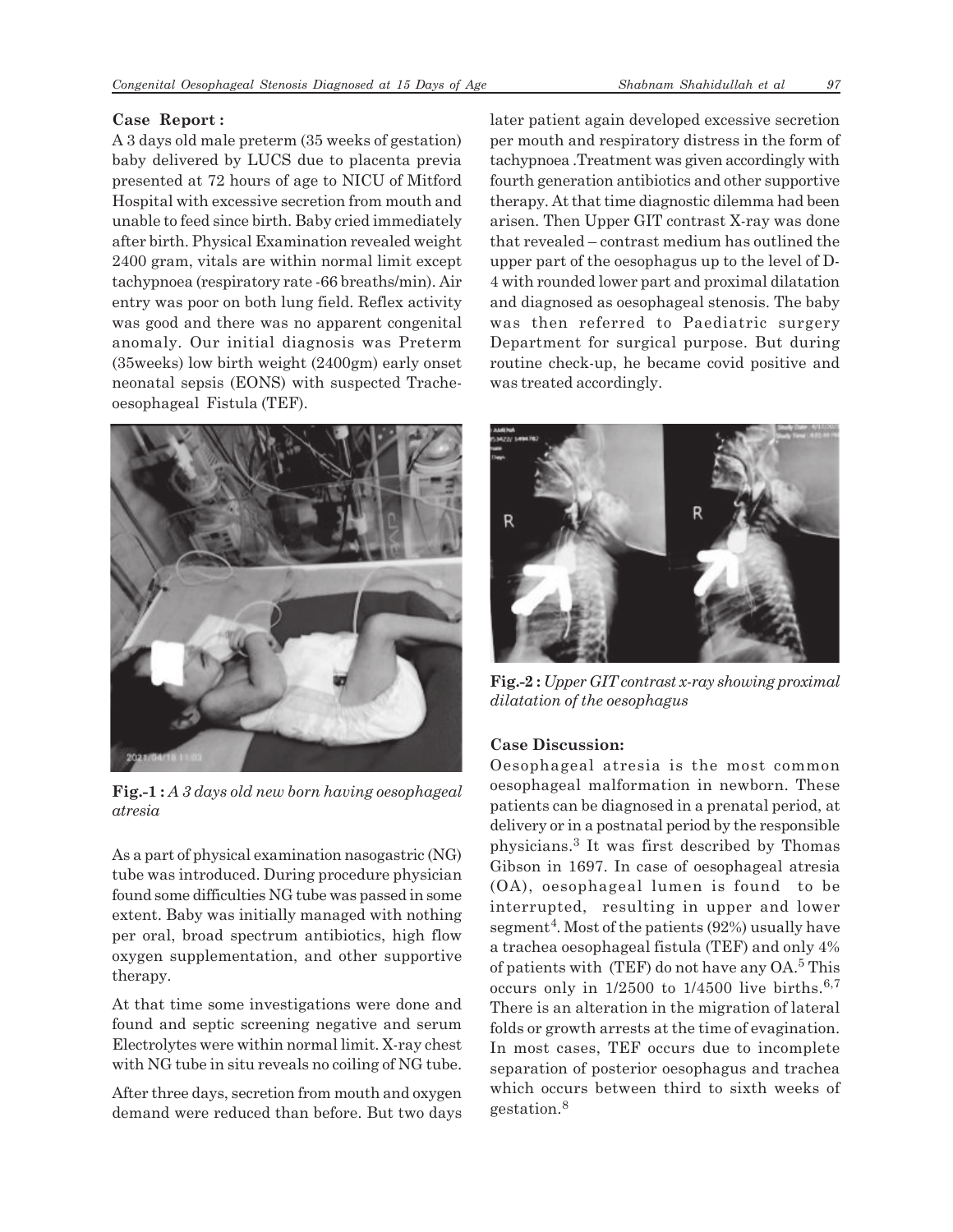Anatomically, there are five subtypes of (Gross and Vogt) classification of OA on the basis of their relative frequencies. Type A: OA with distal TEF (86%). Type B: isolated OA (8%). Type C : isolated TEF ( $4\%$ ), Type D : OA with proximal TEF ( $1\%$ ), Type  $\,\mathrm{E}\!:\!\mathrm{OA}$  with double TEF (1%) $^9$ . Our case was a rare type of oesophageal stenosis.

The antenatal diagnosis of OA/TEF can be done by USG scan which reveals polyhydramnios and proximal dilated blind ending oesophageal pouch. 10-11 The mother of our patient also had history of polyhydramnios. In the postnatal period, TEF can be suspected if there is excessive secretion per mouth, repeated episodes of coughing and checking, transient cyanosis shortly after birth. Inability to pass a rigid nasogastric tube can confirm the suspicion.<sup>4</sup> Our patient also had excessive secretion per mouth since1st day of life though we did not always face the difficulties during nasogastric tube insertion.

Mastroiacovo et al showed that, out of 92 malformation, 39 malformation including TEF/OA were more common in twins than singletons and in males.12 In our case, the child was a male, singleton without any other dysmorphysms.

The association of other anomalies with TEF/OA is reported about 30-60%.13 Most common anomalies are cardiovascular (11-49%) followed by genitourinary (24%), gastrointestinal (24%) and muskuloskeleal (13%).14 Our patient had associated gastrointestinal malformation.

Some diagnostic modalities includes upper pouch oesophagogram (UPEG), tracheobronchoscopy and contrast oesophagogram with fluoroscopic control. However, oesophagogram with contrast barium studies offers the best visualization of TEF/OA.<sup>15</sup> We also performed an water soluble X-ray of upper GIT at the age of day twelve which revealed oesophageal stenosis.

Our patient was placed on oxygen, intravenous hydration, antibiotic therapy. Surgical management includes Neonatal Intensive Care Unit and appropriate anaesthesia. Prompt surgical intervention, ventilator support, prevention of septicemia should be ensured<sup>15,16</sup>. Unfortunately our patient was covid positive at 17th day of age and treated accordingly. So, the surgery was postponed. Surgery consists of ligation and division of the fistula with the repair of tracheal and oesophageal walls. Cervicotomy is preferred for proximal fistula and thoracotomy is preferred for distal fistula. <sup>17</sup> Brooke's et al reported that, Rt cervicotomy was done in 7 cases and Lt cervicotomy in 5 cases by Sundar et al<sup>18,19</sup>. On the other hand, Bhatnagar et al reported that, endoscopic treatment is more easier than open surgical procedures.20 A fistula that has not closed after two endoscopic attempts should be approached externally.<sup>21</sup>

## **Conclusion:**

Our case highlights that comprehensive clinical examination and meticulous follow up in newborn is essential in NICU set up. Besides these, ventilator support and other management modalities are mandatory in a tertiary hospital. All these efforts can prevent the high morbidity and mortality of newborns having TEF/OA. Besides these, risk of recurrence (1%) should be counselled about future pregnancy.

## **References:**

- 1. Brzaèki V, Mladenoviæ B2, Jeremiæ L, •ivanoviæ D, Govedaroviæ N, Dragan Dimiæ D, Goluboviæ M et.al. Congenital esophageal stenosis: a rare malformation of the foregut. Nagoya J. Med. Sci. 2019, 81. 535–547
- 2. Singh AP, Ansari JS, Gupta P, Sharma P, Goyal RB. Congenital Esophageal Stenosis in an Infant. Journal of Evolution of Medical and Dental Sciences 2014; 3 (38), Page: 9820-9823.
- 3. Mutlu A, Kizilkaya O, Inan M. A Newborn with Osophageal Atresia, Tracheo-esophageal Fistula and feeding problems. Turkish Med Stud J 2019 :6(2);60-63.
- 4. Aminde L, Ebenye V, Arrey W, Takah N, Awungafac G. Oesophageal atresia and tracheo-oesophageal fistula in a preterm neonate in Limbe, Cameroon: Case report and brief literature review. Bio Med Central 2014: 7 :692.
- 5. Shaw-Smith C. Oesophageal atresia, tracheooesophageal fistula and the VACTERL association: review of genetics and epidemiology. J. Med. Genet 2006 , 43 : 545-554.
- 6. Garica H, Gutierrez MF. Multidisciplinary management of patients with Esophageal atresia. Bol Med Hosp Infant Mex 2011, 68(6) : 432-439.
- 7. Depaepe A, Dolk H, Lechat MF. The epidemiology of tracheo-oesophageal fistula and Oesophageal atresia in Europe. Eurocat Working Group. Arch. Dis Child. 1993, 68: 743-748.
- 8. Moore KL, Persaud TVN: Embryologia Clinica Mexico: McGraw-Hill interamericana;2001:288-289.